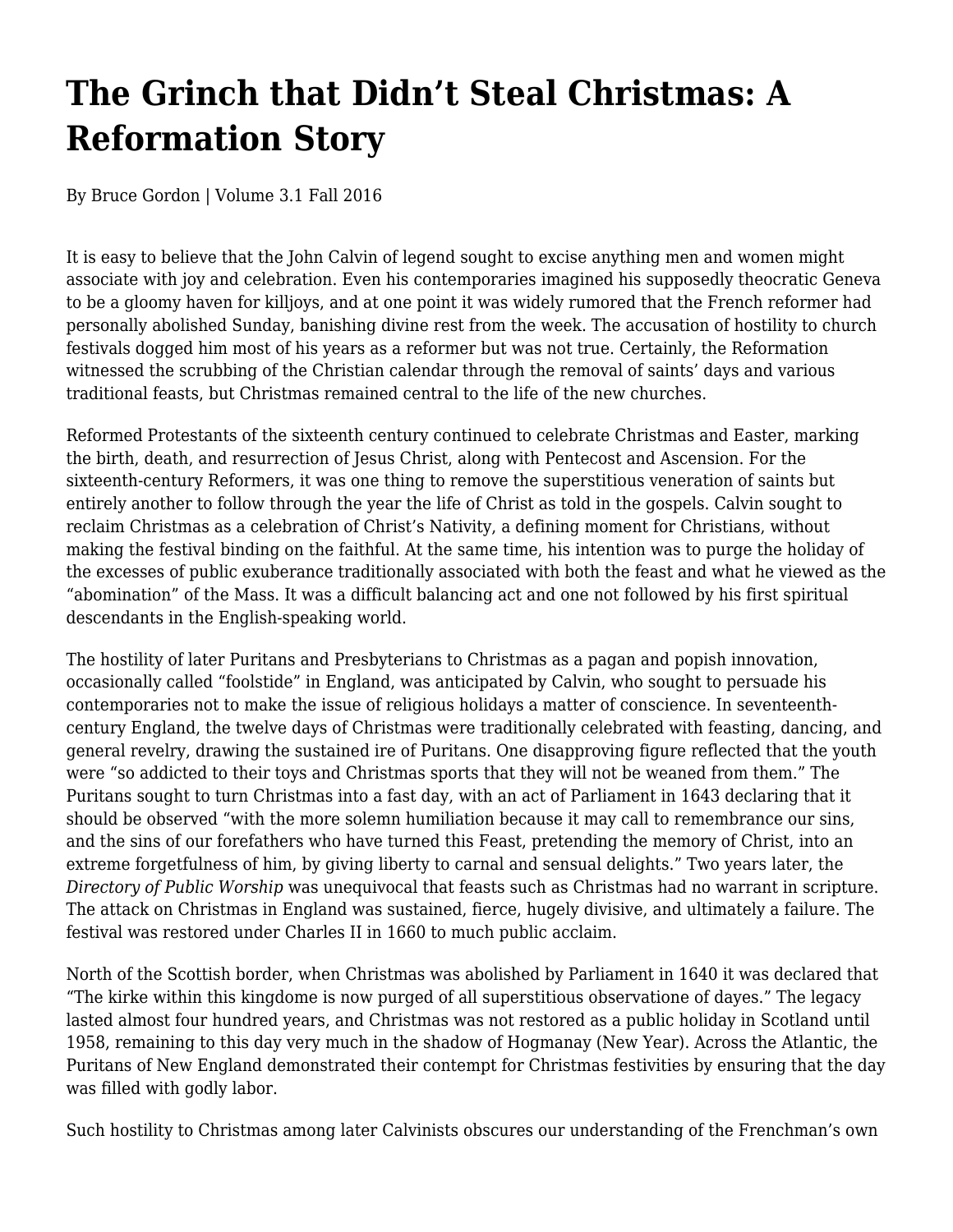thoughtful and subtle perspective. While Calvin would never have approved of the excesses and worldliness of the Christmas celebrations so despised by Puritans and Presbyterians, he remained profoundly attached to the marking of Christ's Nativity in the life of the church, and he was not alone.

The Reformation largely embraced Christmas. In Huldrych Zwingli's Zurich, the first Reformed church, we find that following the abolition of saints' days the new church continued to observe Christmas, the Circumcision of Christ, Easter, Ascension, and Pentecost. For each of these occasions, selected passages from the Bible were read to the assembled faithful. At Christmas, not surprisingly, the reading was the second chapter of the gospel of Luke together with the second chapter (v. 11f) of Titus. At Easter the Resurrection story from Mark 16 was read alongside Colossians 3 and Psalm 113. Maundy Thursday and Good Friday were marked at the morning service with the passages relating the washing of the feet. In the afternoon ministers preached on the first part of the Passion story. On Good Friday sermons were to treat the remaining portion of the Passion narrative. Crucially, on both the Thursday and the Friday of Holy Week the Lord's Supper was to be celebrated. The most sacred days of the Christian year were marked by scripture, preaching, and the sacrament of the table. To underscore the departure from Catholic practices, the celebration of Christmas was held on the nearest Sunday, aligning the feast with the most holy seventh day of the week, of which Calvin says in his commentary on Genesis 2:3, "That is a sacred rest, which withdraws men from the impediments of the world that it may dedicate them entirely to God."

Calvin's attachment to Christmas ran deeper than mere preservation of tradition. For the Frenchman, Christmas and Easter formed the two most holy days of the year, and he set aside his regular practice of preaching through the books of the Bible, known as *lectio continua*, to hold sermons on the Nativity and the Passion of Christ. Some of Calvin's most moving words from the pulpit flowed from his preaching at Christmas. Speaking on the Nativity of Christ, Calvin drew his audience to consider the transformative joy of festival, declaring that it was a time for celebration in this world in preparation for the next. "Cursed then are all enjoyments, all honors, all things desirable, until we feel that God received us in mercy. Being thus reconciled with him we can enjoy ourselves, not merely with an earthly joy, but especially with that joy that is promised to us in the Holy Spirit, in order that we may seek it in him."

The question of feast days and whether they were appropriate for Christians was important for Calvin because it spoke to the freedom of faithful men and women. Calvin briefly addressed the subject of Christmas on a few occasions, seeking to reclaim the festival, as his sermon declared, as a time of joy. The two most significant references come from the 1550s, a particularly fraught time for the Reformer as he faced a range of opponents, including those on the ruling council of Geneva. In 1553, Reformation Europe had been rocked by the trial and execution in Geneva of Michael Servetus, who was condemned as a heretic, wrongly in the eyes of Calvin's many critics. Hostility between the Reformed and Lutheran churches over the Lord's Supper reached a high water mark, while Calvin battled with the church in Bern, a powerful city that sought to establish its control over its client Geneva.

It was to the Reformer in Bern, Johannes Haller, that Calvin wrote a letter defending himself against those who claimed he was responsible for the abrogation of holy days. Calvin was clearly deeply sensitive to the accusations, arguing not only that it was the work of zealous officials in Geneva, but also that the magistrates had acted without his knowledge or consent. His own position on Christmas, he continued, was more tempered. "Besides, the abolition of feast days here," he wrote,

has given grievous offense to some of your people [in Bern] and it is likely enough that much unpleasant talk has been circulating among you. I am pretty certain, also, that I get the credit of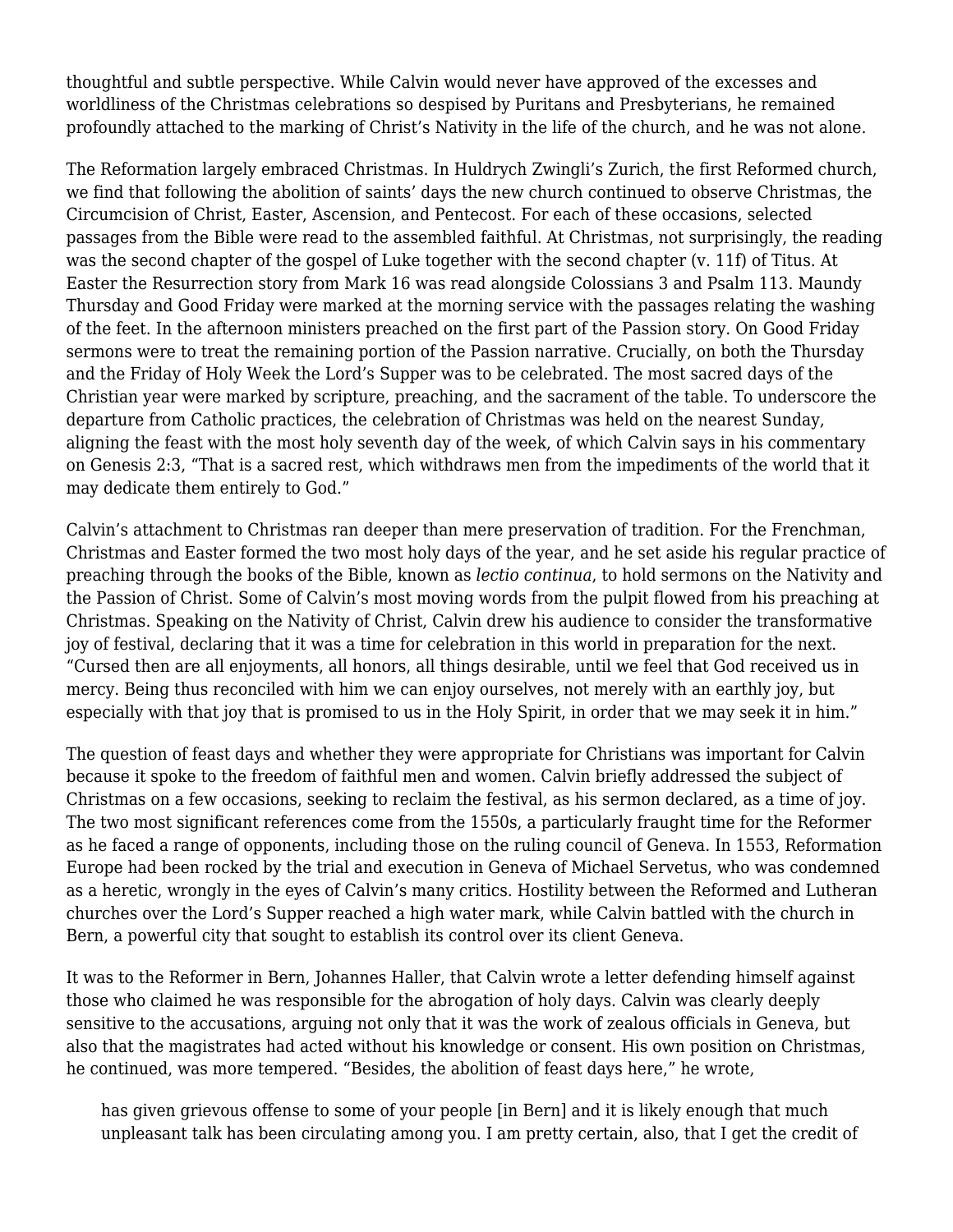being the author of the whole matter, both among the malevolent and the ignorant. But as I can solemnly testify that it was accomplished without my knowledge and without my desire, so I resolved from the first rather to weaken malice by silence, than be over-solicitous about my defense. Before I even entered the city, there were no festivals but the Lord's Day. Those celebrated by you [in Bern] were approved by the same public decree by which Farel and I were expelled; and it was rather extorted by the tumultuous violence of the ungodly, than decreed according to the order of law. Since my recall, I have pursued the moderate course of keeping Christ's birth-day as you are wont to do.

What did Calvin mean by "moderate" course? For him, religious holidays fell into the category of external matters, or *adiaphora*, as he pointed out to the magistrates of Bern in 1555. "Respecting ceremonies," he wrote, "because they are things indifferent, the churches have a certain latitude of diversity. And when one has well weighed the matter, it may be sometimes considered useful not to have too rigid a uniformity respecting them, in order to show that faith and Christianity do not consist in that." Whether a church chose to mark Christmas was to be left to its own judgment. Calvin was personally in favor, but he did not want the festival made a litmus test for faithfulness. That standard was found alone in obedience to the Word, which any true festival should proclaim and celebrate.

Calvin the pastor was well aware of the problems caused by the abolition of ceremonies to which the people were attached, and his conclusion was that churches and communities should be left to determine for themselves the number of holidays to be celebrated and to do so in a manner most congenial to peace and concord. To this end, he even proposed a practical way of dealing with Christmas and other occasions. "The most feasible means," he writes, "that could be devised for that purpose seemed to be to keep the holy day in the morning, and open the shops in the afternoon." (1555)

Calvin's expansive attitude towards Christmas was shared by his close colleague and friend Heinrich Bullinger, who when drafting the *Second Helvetic Confession* in 1566, two years after Calvin's death, declared:

Moreover, if the churches do religiously celebrate the memory of the Lord's Nativity, Circumcision, Passion, Resurrection, and of his Ascension into heaven, and the sending of the Holy Spirit upon his disciples, according to Christian liberty, we do very well approve of it. But as for festival days, ordained for men or saints departed, we cannot allow of them.

Like Calvin, Bullinger saw the celebration of Christmas and other festivals as a matter of Christian liberty—as among those matters left to the church to decide according to its faithful interpretation of the Word of God and for the good of the particular community.

Particularly in the transatlantic worlds of Puritanism and Presbyterianism Christmas formed the center of an ideological battle between competing visions of true religion. The principles concerning the freedom of the Christian that marked the attitude of Calvin and other figures of the Reformation were lost in the cacophony of arguments of a later, bitter age. Calvin's name might be readily associated with hostility to Christmas, but that would be news to him.